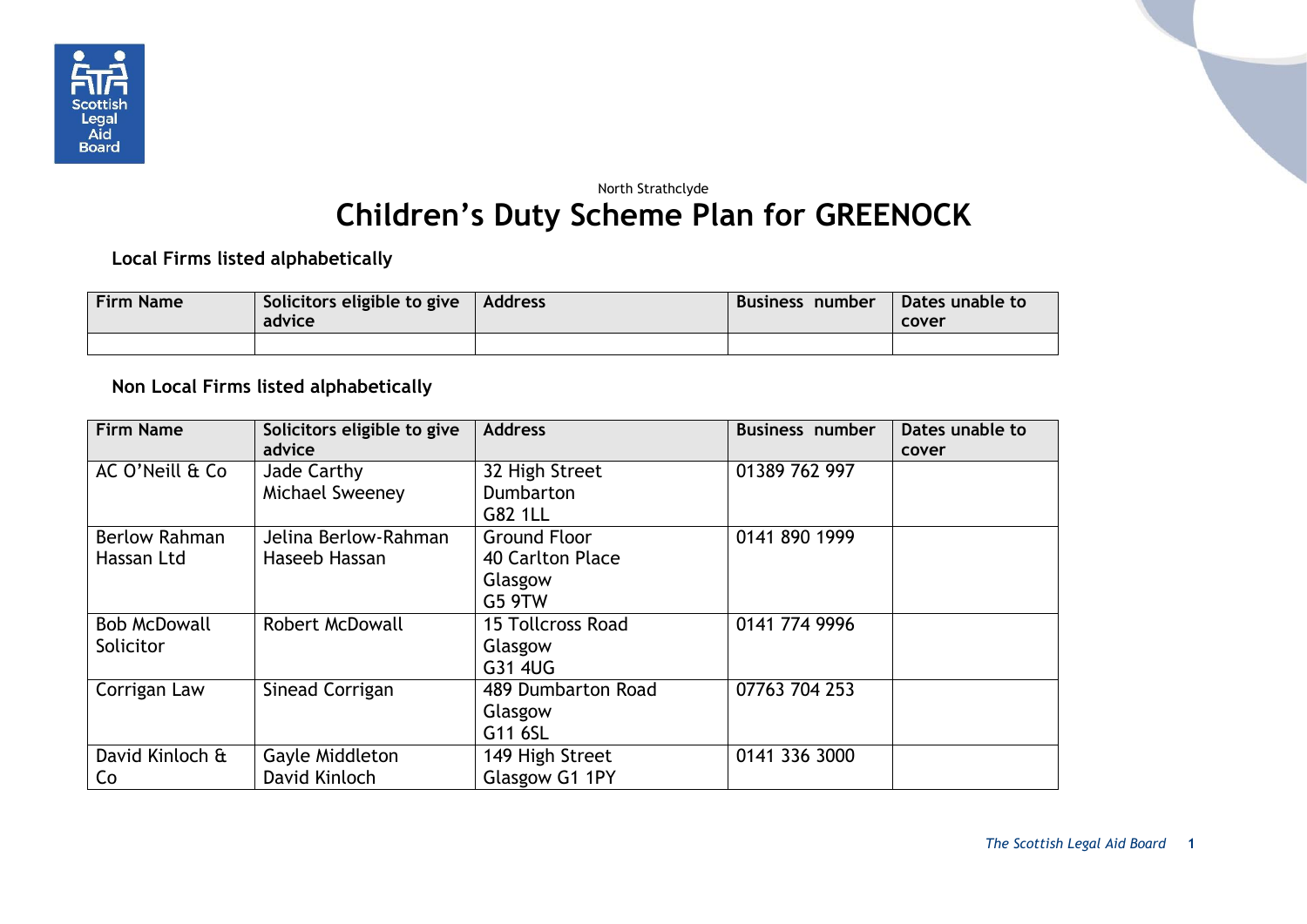| <b>Firm Name</b>       | Solicitors eligible to give | <b>Address</b>                      | <b>Business number</b> | Dates unable to |
|------------------------|-----------------------------|-------------------------------------|------------------------|-----------------|
|                        | advice                      |                                     |                        | cover           |
| Fleming & Reid         | Michael Gallen              | 180 Hope Street                     | 0141 331 1144          |                 |
| <b>Solicitors</b>      | <b>Brian Cooney</b>         | Glasgow                             |                        |                 |
|                        |                             | <b>G2 2UE</b>                       |                        |                 |
| lan C McCarthy         | lan McCarthy                | 905 Shettleston Road                | 0141 763 1366          |                 |
| <b>Solicitors</b>      | Jacqueline White            | Glasgow                             |                        |                 |
|                        |                             | <b>G32 7NU</b>                      |                        |                 |
| John Gardner &         | John Gardner                | 28 Moss Street                      | 0141 889 6458          |                 |
| Co                     |                             | Paisley PA1 1BA                     |                        |                 |
| Jonathon Paul          | Jonathon Paul               | 102 Main Street                     | 01389 756785           |                 |
| Solicitors             |                             | Alexandria                          |                        |                 |
|                        |                             | <b>G83 OPB</b>                      |                        |                 |
| L Kerr Solicitors      | Lauren Kerr                 | 97-99 Glasgow Road                  | 0739 374 6024          |                 |
|                        |                             | Dumbarton                           |                        |                 |
|                        |                             |                                     |                        |                 |
| Livingstone            | Paul Sturdy                 | 775 Shettleston Road                | 0141 778 9657          |                 |
| <b>Brown</b>           | Nicola Watson               | Glasgow                             |                        |                 |
|                        | <b>Gillian Russell</b>      |                                     |                        |                 |
|                        | Amy Dobbin                  |                                     |                        |                 |
| <b>LKW Solicitors</b>  | Khalda Wali                 | 414 Cathcart Road                   | 07944 562 909          |                 |
| Ltd                    | Zahra Bhatti                | Glasgow                             |                        |                 |
|                        | Sofia Liaquat               | G42 7BZ                             |                        |                 |
| McBride Kondol &       | Leon Kondol                 | 35 Glenmore Avenue                  | 0141 647 6400          |                 |
| Co                     |                             | Glasgow G42 0EH                     |                        |                 |
| <b>McCarthy Law</b>    | Kathleen McCarthy           | $\overline{2/1, 111}$ Hyndland Road | 0141 337 6678          |                 |
|                        | Maria Murdoch               | Glasgow                             |                        |                 |
|                        |                             | G12 9J                              |                        |                 |
| <b>McClure Collins</b> | <b>Gerald McClure</b>       | 139 Allison Street                  | 0141 423 7181          |                 |
|                        | Anne Bolger                 | Glasgow                             |                        |                 |
|                        | <b>James Rhodes</b>         | G42 8RY                             |                        |                 |